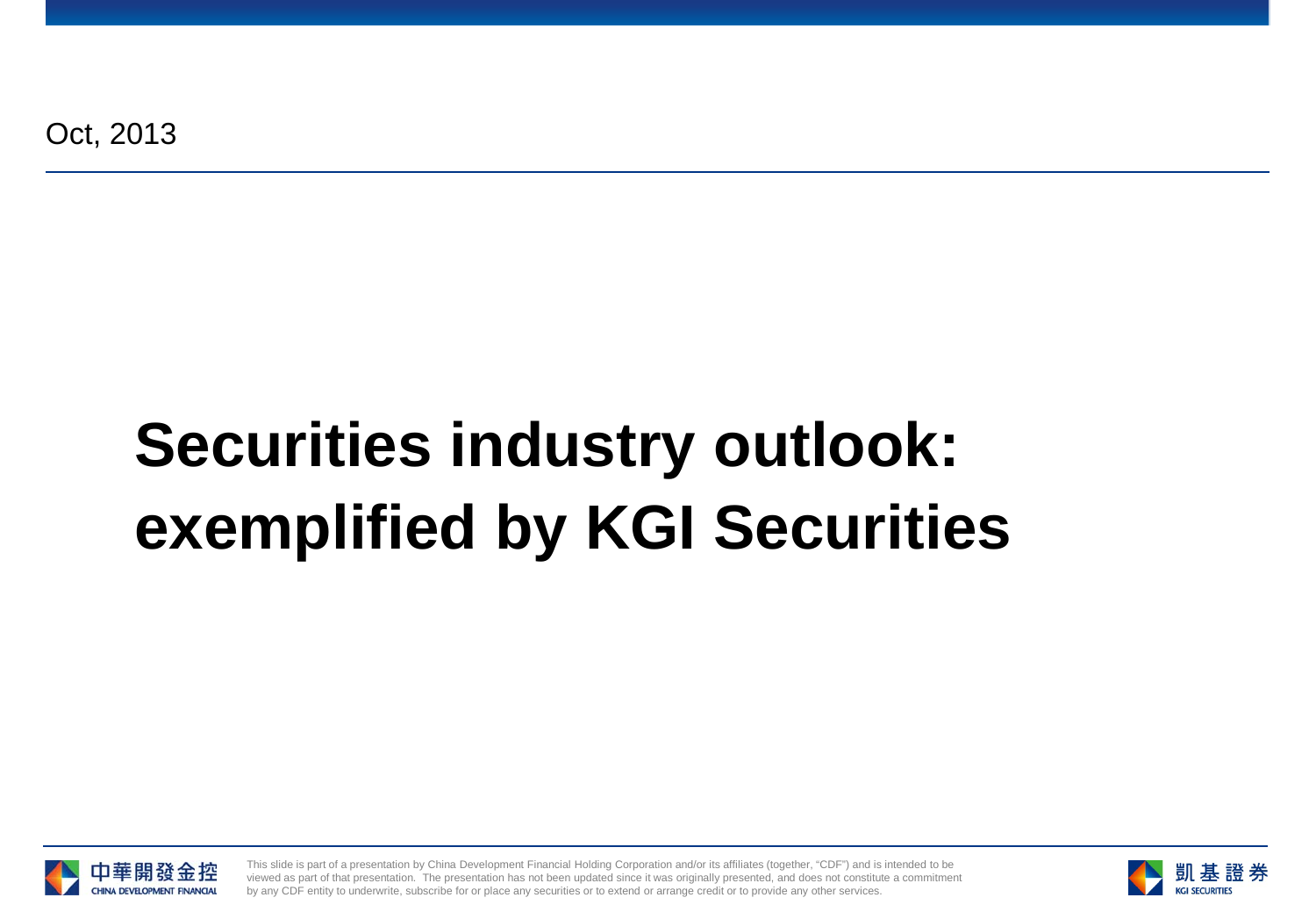### **Disclaimer**

This presentation has been prepared by China Development Financial Holding Corporation and/or its affiliates (together, "CDF" or the "Group") for the exclusive use of the party to whom CDF delivers this presentation to ("Recipient").

The information in this presentation should be considered in the context of the circumstances prevailing at the time of its presentation and has not been, and will not be, updated to reflect material developments which may occur after the date of this presentation. The slides forming part of this presentation have been prepared solely to support discussion about the Group with the Recipient.

This presentation also contains information and statistics relating to the banking and related industries. The Group has derived such information and data from unofficial and independent sources, without independent verification. The Group cannot ensure that these sources have compiled such data and information on the same basis or with the same degree of accuracy or completeness as are found in other industries. You should not place undue reliance on statements in this presentation regarding the banking and related industries. No representation or warranty, express or implied, is made as to, and no reliance should be place on, the fairness, accuracy, completeness or correctness of any information or opinion contained herein. None of the Group, or any of their respective directors, officers, employees, agents or advisers shall be in any way responsible for the contents hereof, or shall be liable for any loss whether directly or indirectly arising from use of the information contained in this presentation or otherwise arising in connection therewith.

This presentation has been prepared on a confidential basis solely for the use and benefit of the Recipient. Distribution of this presentation to any person other than the Recipient is unauthorized. This material must not be copied, reproduced, distributed or passed to others at any time, in whole or in part, without the prior written consent of the Group.



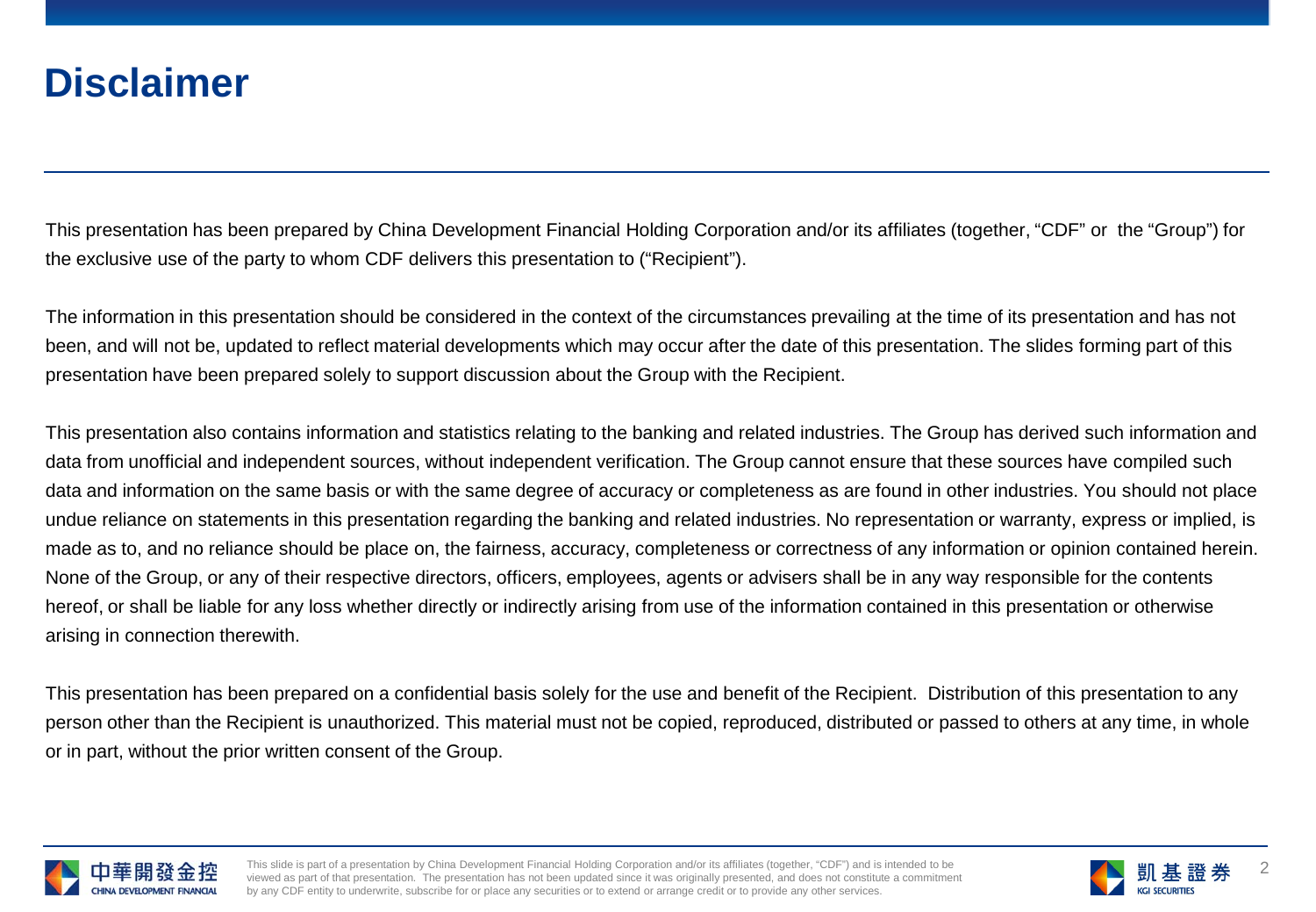### **Contents**

| <b>SECTION 1</b> | <b>Company profile</b>            | $\overline{4}$ |
|------------------|-----------------------------------|----------------|
| <b>SECTION 2</b> | Industry growth drivers           | 11             |
| <b>SECTION 3</b> | <b>Awards &amp; honors of KGI</b> | 15             |
| <b>SECTION 4</b> | Q&A                               | 17             |



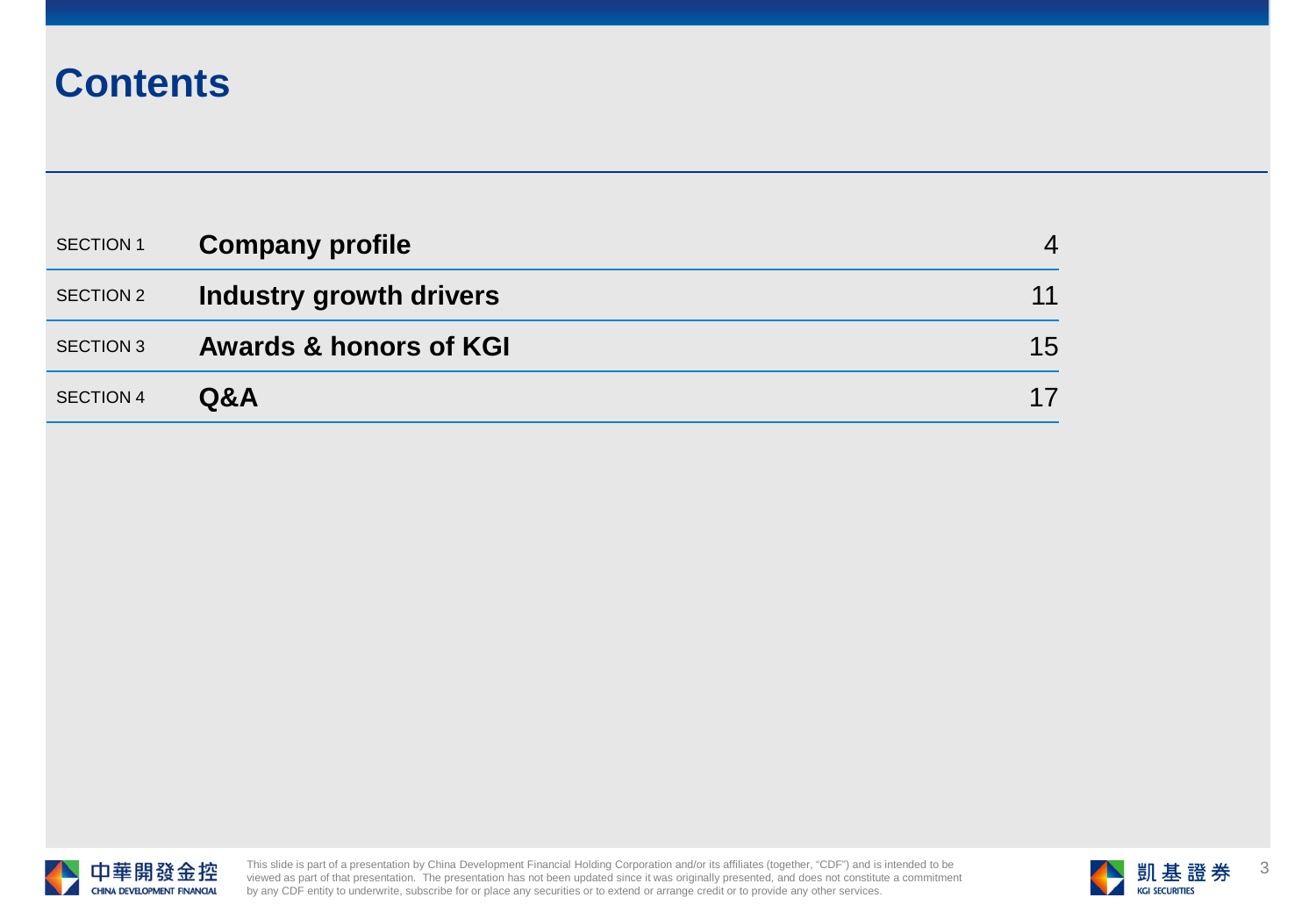# **1. Company profile**



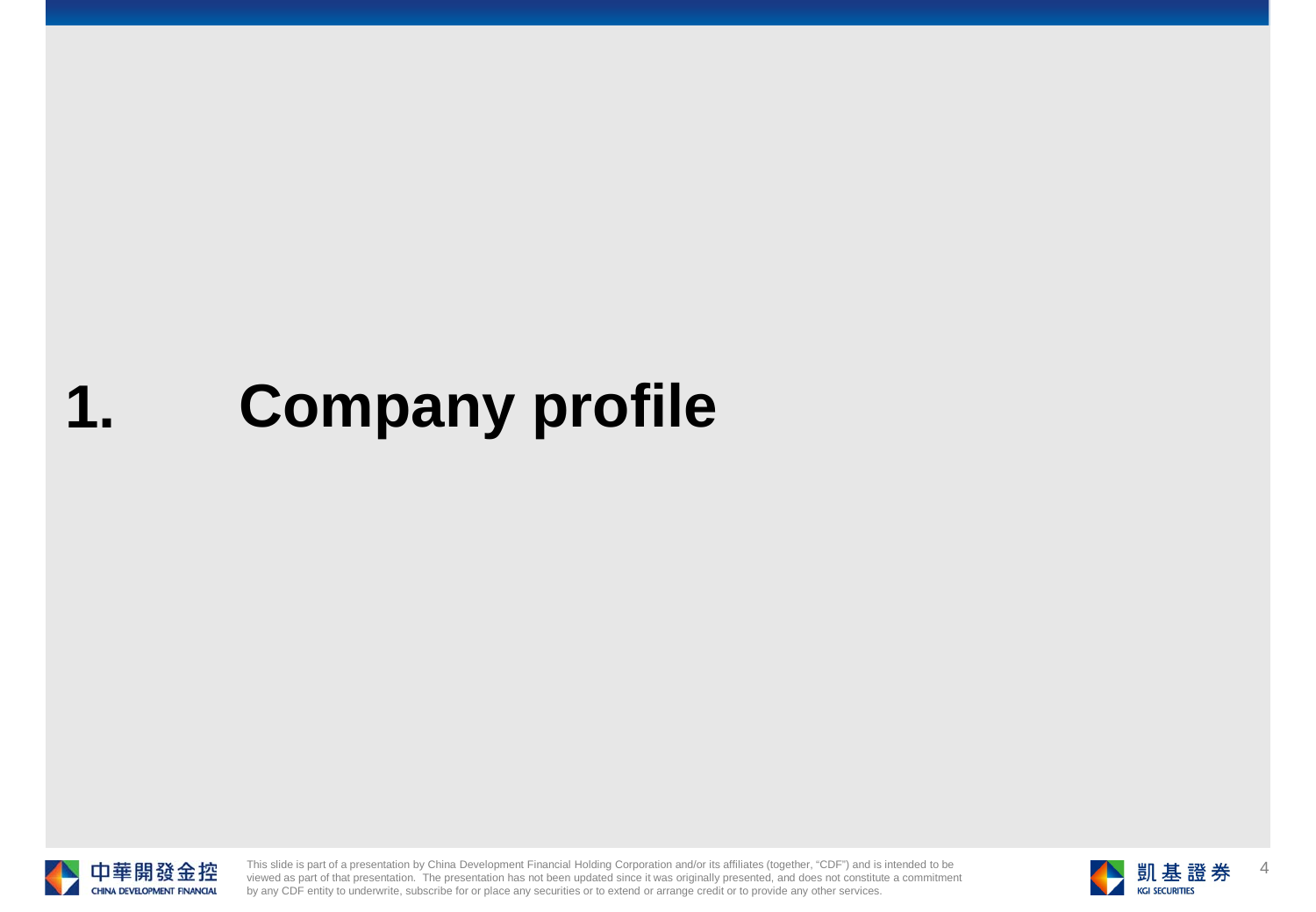### **Second largest securities company in Taiwan**

#### Leading in innovation & internationalism

#### **Summary Title**

- A wholly-owned subsidiary of China Development Financial Holdings Corp. (CDF; 2883 TT). In June 2013, KGI further merged with Grand Cathay Securities, CDF's other securities subsidiary.
- Second largest securities firm in Taiwan in terms of market share. Principal activities are brokerage, investment banking and proprietary trading. All businesses rank in leading positions.
- **Expansion into other Asian countries since 1996,** earlier than and more successfully than peers. Presence in Hong Kong, Thailand and Singapore.

Key financial figures (as of June 30)

| <b>Total assets (NT\$bn)</b>         | 154.56 |
|--------------------------------------|--------|
| <b>Shareholders' equity (NT\$bn)</b> | 65.47  |
| <b>BVPS (NT\$)</b>                   | 14.24  |
| <b>Profit (NT\$bn)</b>               | 1.47   |
| EPS (NT\$)                           | 0.32   |
| <b>ROE (%)</b>                       | 4.42%  |
| No. of branches-Taiwan               | 105    |
| <b>Overseas</b>                      | 26     |
| <b>Credit rating- Taiwan Rating</b>  | twAA-  |
| <b>S&amp;P</b>                       | BBB    |



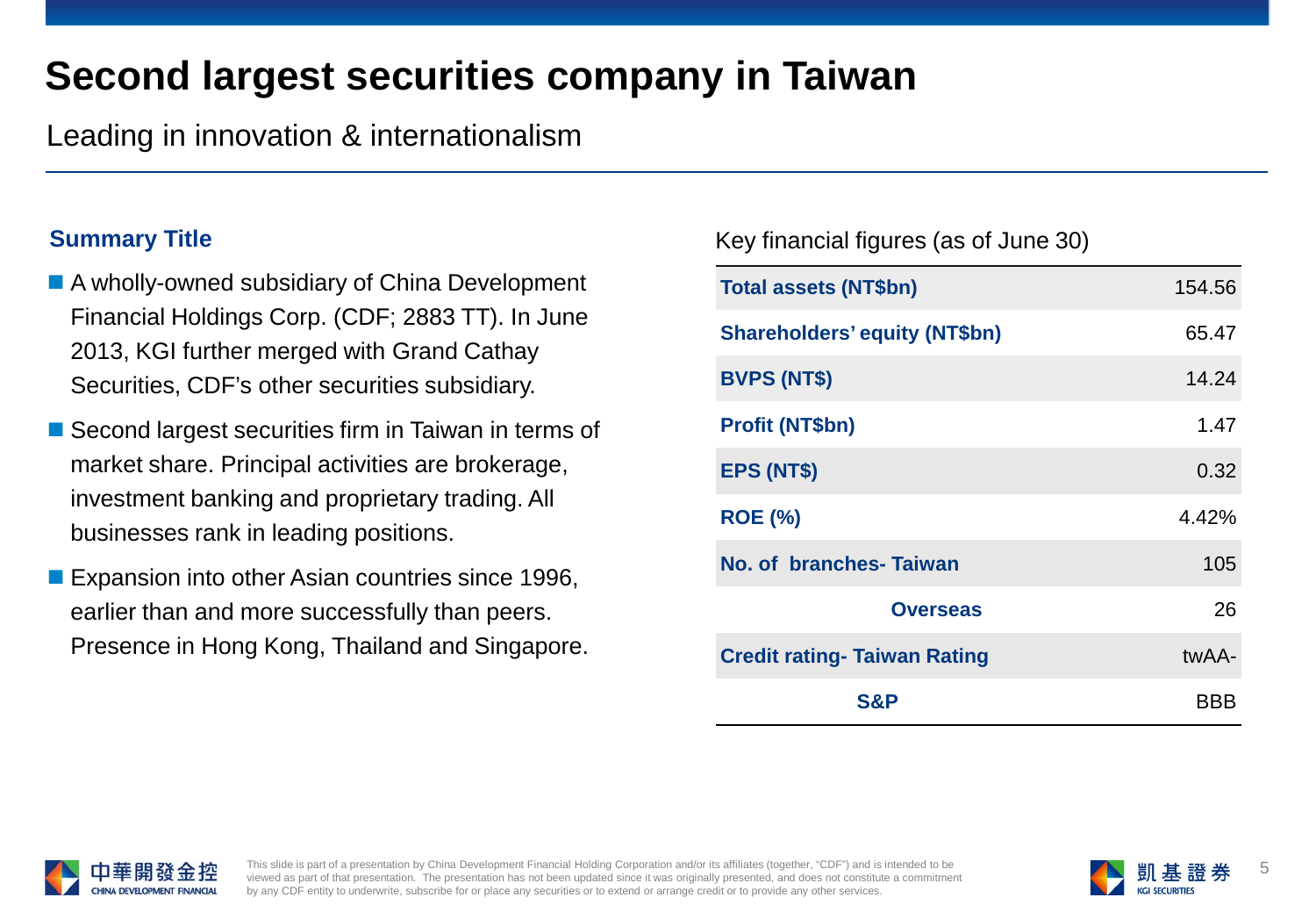## **Leading position of KGI**

### KGI leads peers in all categories

|                                | <b>Business category</b>     | Indicator (market share) | Ranking        |
|--------------------------------|------------------------------|--------------------------|----------------|
| <b>Distribution</b><br>channel | <b>Branches</b>              | 105/ no. of branches     | 2              |
|                                | <b>Brokerage</b>             | 9.1%                     | $\overline{2}$ |
|                                | <b>Margin loan</b>           | 10.6%                    | $\overline{2}$ |
|                                | <b>FINI</b>                  | 5.2%                     | 1              |
|                                | <b>Futures &amp; options</b> | 13.8%                    | $\overline{2}$ |
| Innovation<br>capability       | <b>Warrant</b>               | 10.8%                    | $\overline{2}$ |
|                                | <b>ASW</b>                   | 34.2%                    | $\overline{2}$ |
|                                | <b>IRS</b>                   | 30.0%                    | 1              |
|                                | <b>ELN</b>                   | 47.6%                    | 1              |
|                                | OTC Opt.                     | 48.1%                    | 1              |
| Investment<br><b>Banking</b>   | <b>Stock underwriting</b>    | 28.5%                    | 1              |
|                                | <b>Stock underwriting</b>    | 34/ no. of deals         | 1              |
|                                | Lead manager                 | 9/ no. of deals          |                |



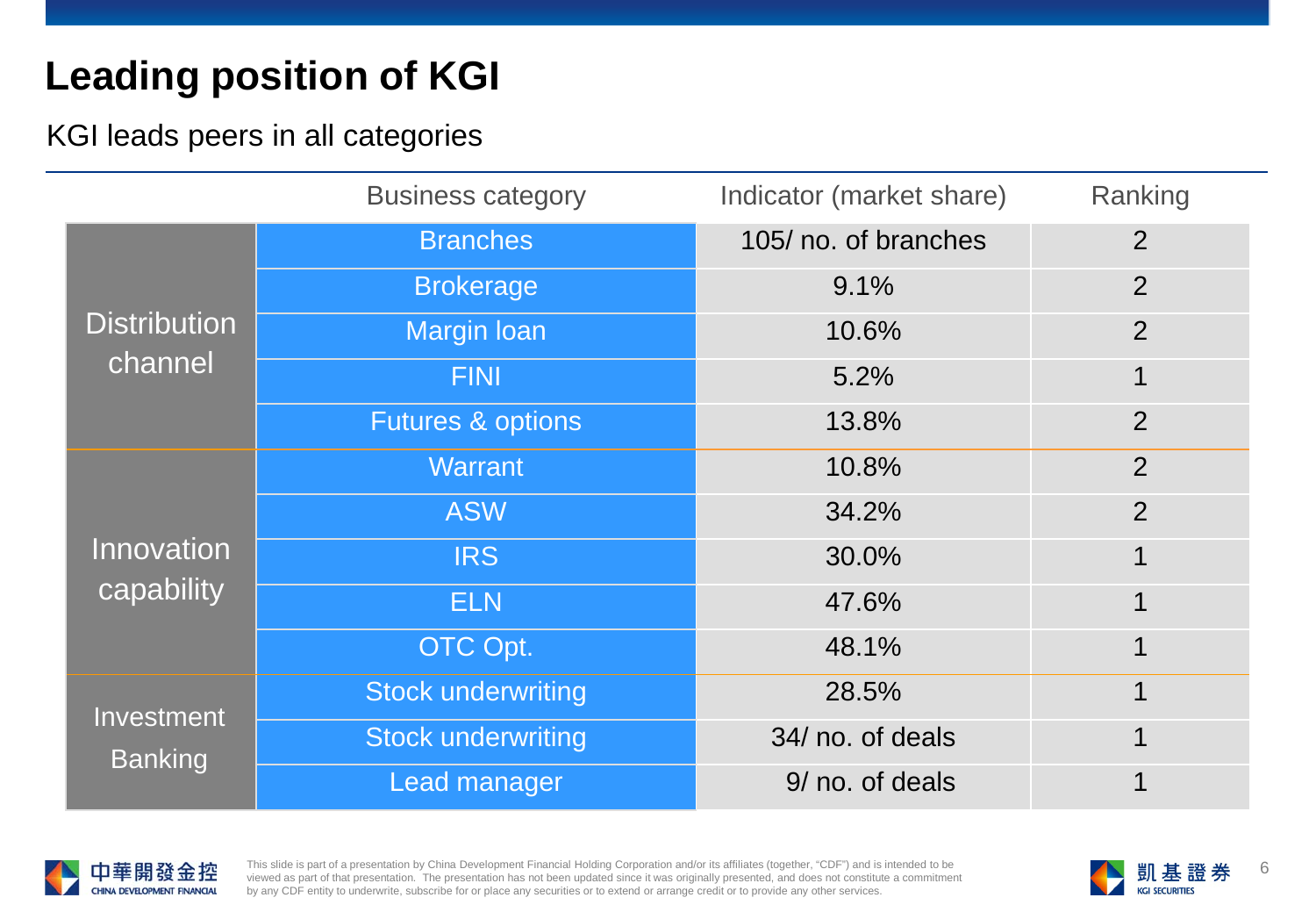## **Organizational chart of KGI Group**

Full-service financial platforms in Taiwan





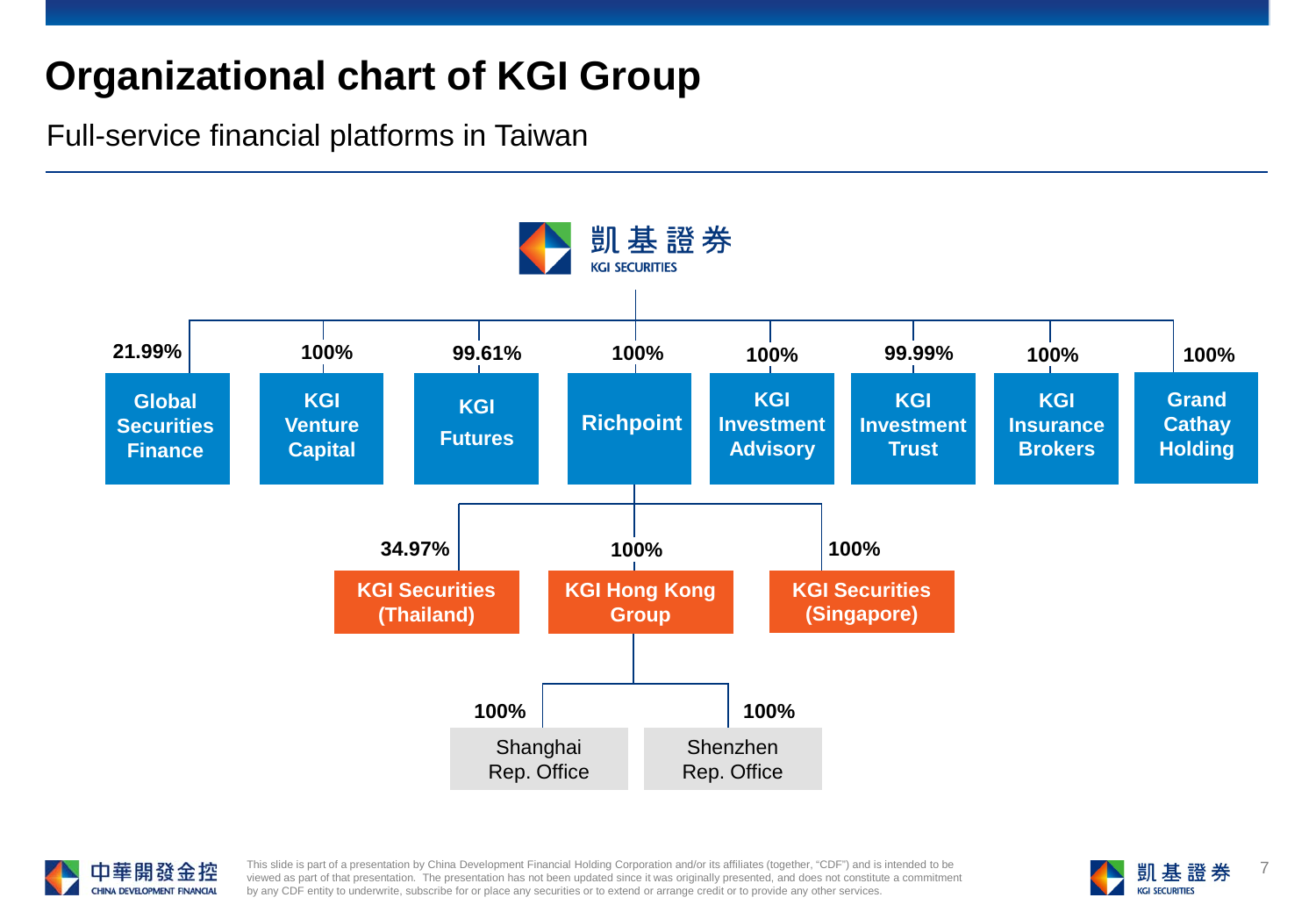### **History of local and overseas growth**

### Growth in size and quality via M&A and efficient management

#### **2013-15**

#### To become Greater China regional leader, backed by resources of CDF

- Synergies from merger with CDF
- Strengthened fixed income and derivatives platforms in HK
- New growth driver Entered China market in 2H13
- New growth driver Overseas Securities Unit from 4Q13

#### **Establishment & listing in Taiwan** ■ Established in 1988 ■ Listed in Gretai market (OTC) in 1995 **Diversified growth strategy locally & overseas**  ■ Grew local market share to 4.3% via M&A Developed non-brokerage businesses **Reaping profit overseas** ■ Well operated crosscountry management system ■ Overseas profit accounted **Ranked No. 2 in Taiwan; merged by CDF** Became No. 2 by acquiring Taishin Securities in 2009; to 7-8% **1998-95 1996-2004 2005-08 2009-12**

- No. of branches grew from 1 to 9; market share of 1.8%
- No presence overseas
- **Engaged overseas** markets by acquiring peers in Hong Kong, Thailand and Korea during Asia financial crises
- for over 30% (except 2005)
- **Divested Korean** subsidiary in 2008, for gain of NT\$2bn
- Searched for local M&A candidate with strong financial resources
- market share rose from 3.4%
- **Foreign holdings 30-40%**
- CDF merged KGI in June 2012; KGI delisted in January 2013
- **Futures brokerage** commenced in Singapore in May 2013



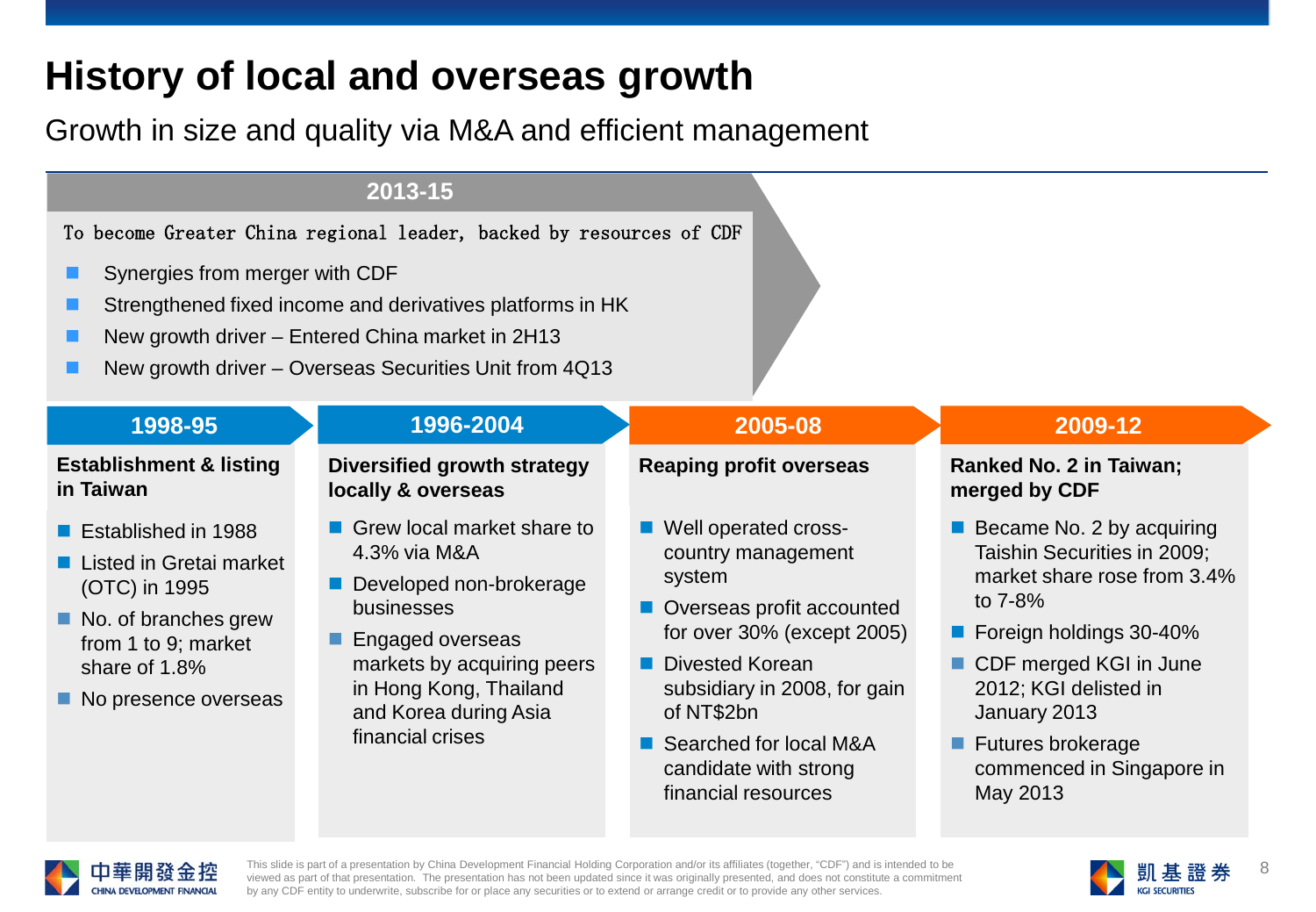## **Strong business deployment in Asia**

Pursuing growth & diversification in Greater China & Southeast Asia





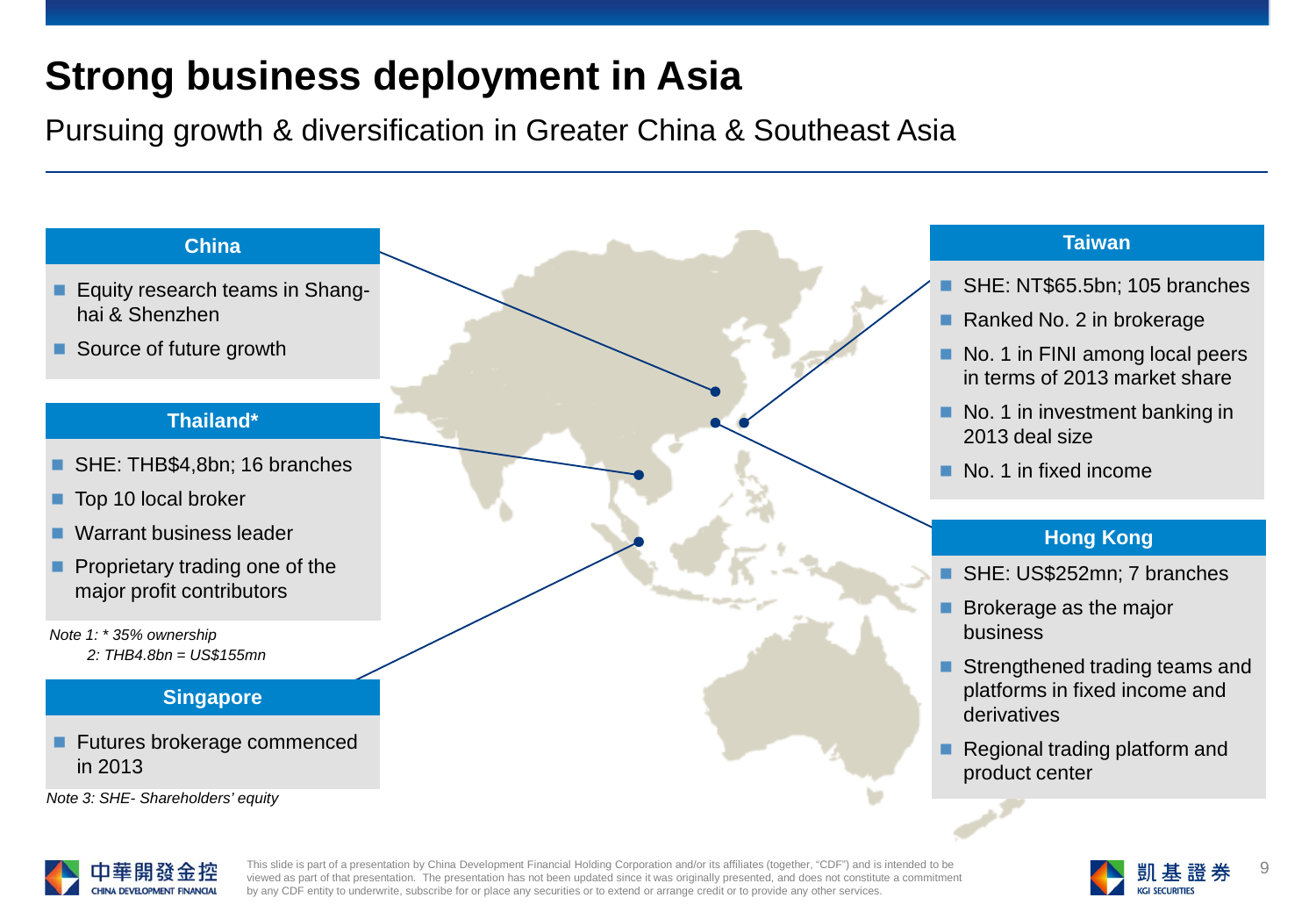### **Highest overseas profit contribution among peers**

Geographically diversified revenue sources a stabilization factor

#### **Profit contribution from overseas**





| <b>Overseas Net Profit Contribution</b> |          |     | 2010 | 2011 | 2012 | H1<br>2013 |
|-----------------------------------------|----------|-----|------|------|------|------------|
| Hong Kong (incl. SG)                    | (NT\$mn) | 456 | 471  | 251  | 396  | 89         |
| Thailand                                | (NT\$mn) | 71  | 245  | 170  | 134  | 161        |
| Overseas Total                          | (NT\$mn) | 527 | 716  | 421  | 530  | 250        |

*Note: 2011 overseas contribution reached 65% mainly due to NTD 1.4bn losses in GC-TW.*



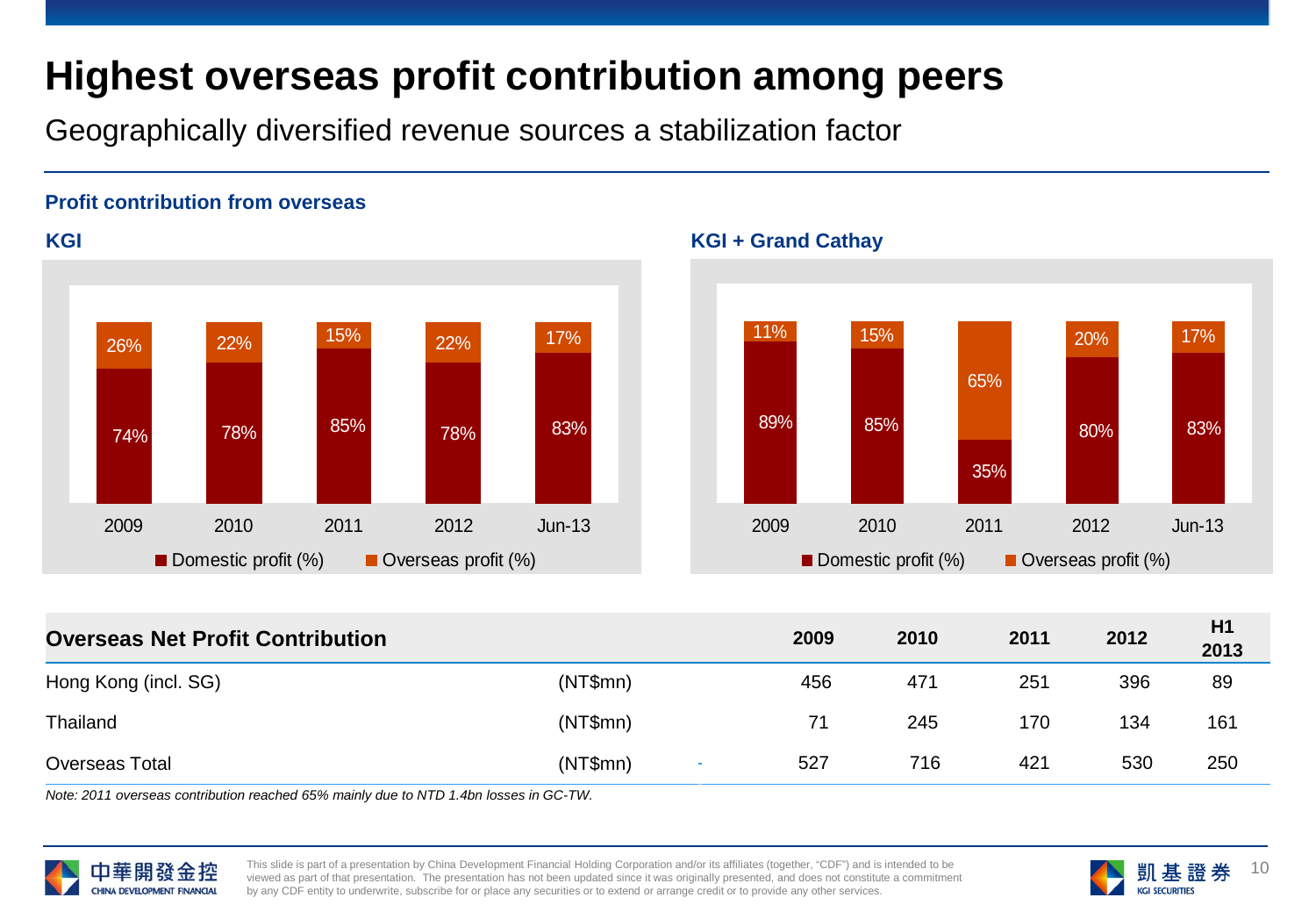## **Industry growth drivers: offshore securities unit (OSU) & China market 2.**



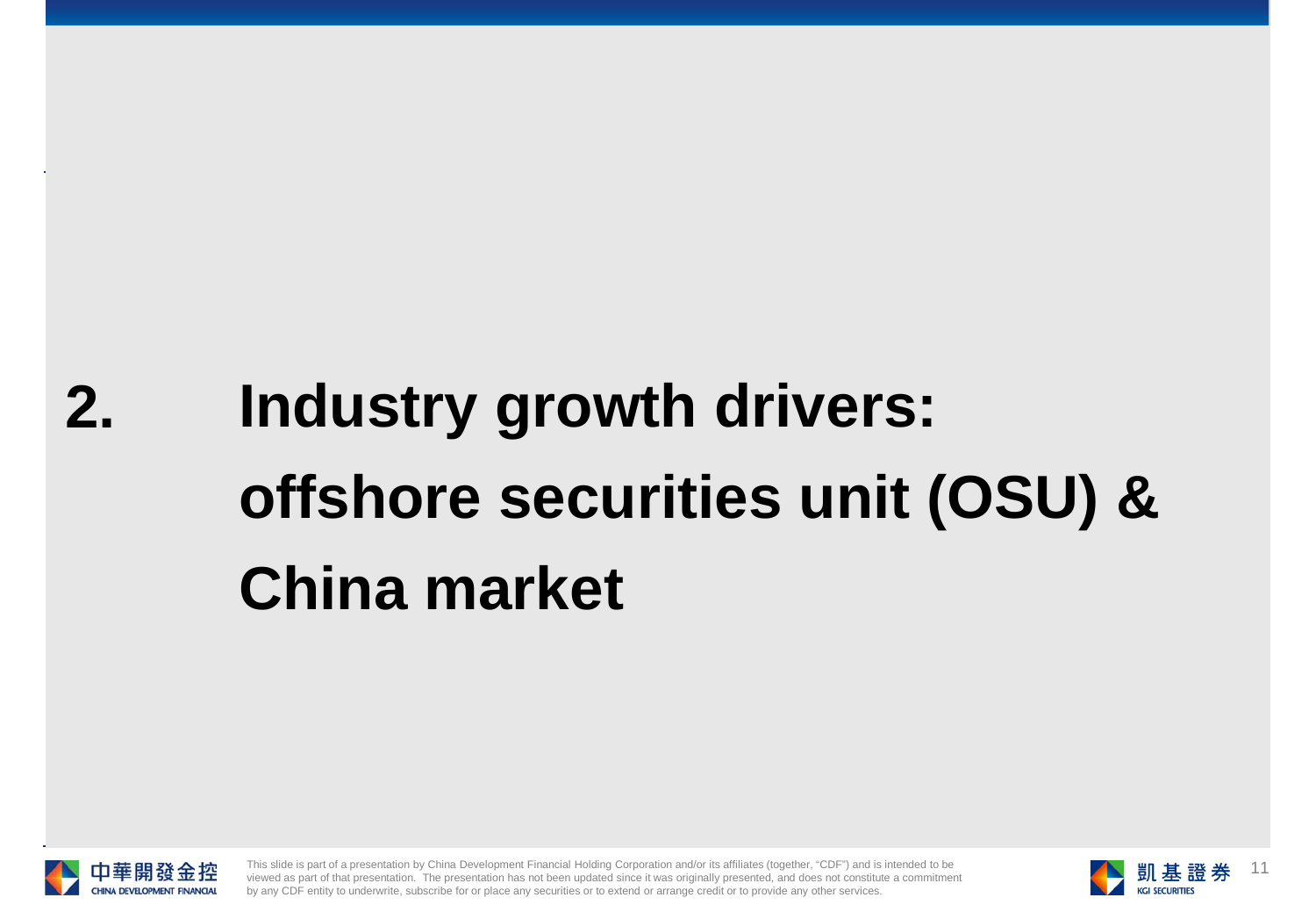## **Offshore Securities Unit (OSU) in Taiwan**

OSU and further opening of China expected to be the new growth drivers

An analogy using beef noodle: OBU FX business is the noodle…..





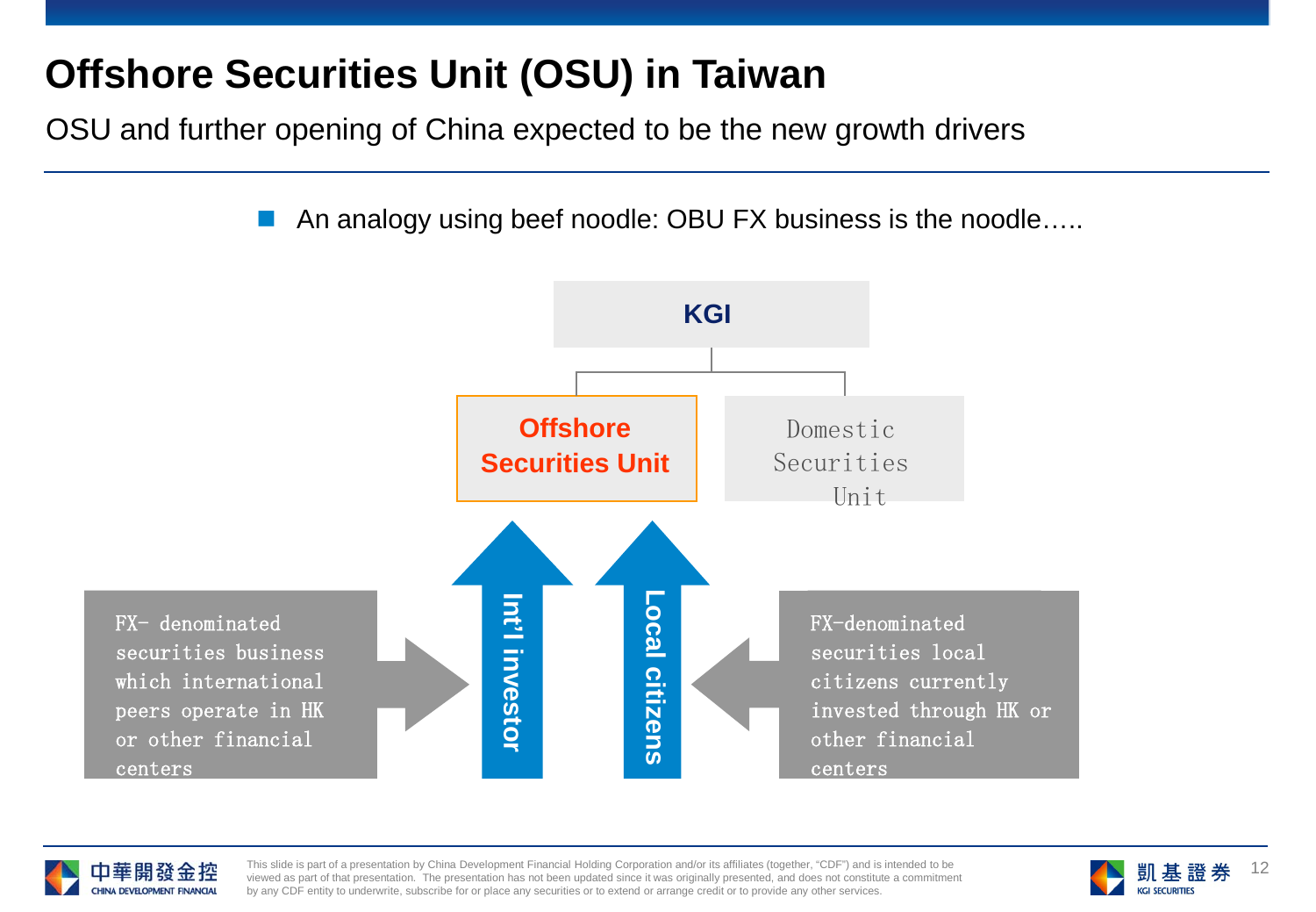### **Onshore growth momentum: OSU**

OSU business scope and tax benefit

Noodle is required for beef noodle, chicken noodle, duck noodle, and etc…

| <b>Business scope</b>                                                                                                                                                                            | <b>Tax benefit</b>                                                                                                                                                           |
|--------------------------------------------------------------------------------------------------------------------------------------------------------------------------------------------------|------------------------------------------------------------------------------------------------------------------------------------------------------------------------------|
| To operate foreign currency denominated security and<br>financial product related services as:<br>Agents<br><b>Dealers</b><br>Underwriters<br>Asset management<br>Discretionary account services | Exemptions from business income, business<br>and stamp taxes, as well as no tax<br>withholding on interest payments to OSU<br>clients<br>Such exemptions effect for 15 years |

#### To further enlarge income source by expanding OSU business



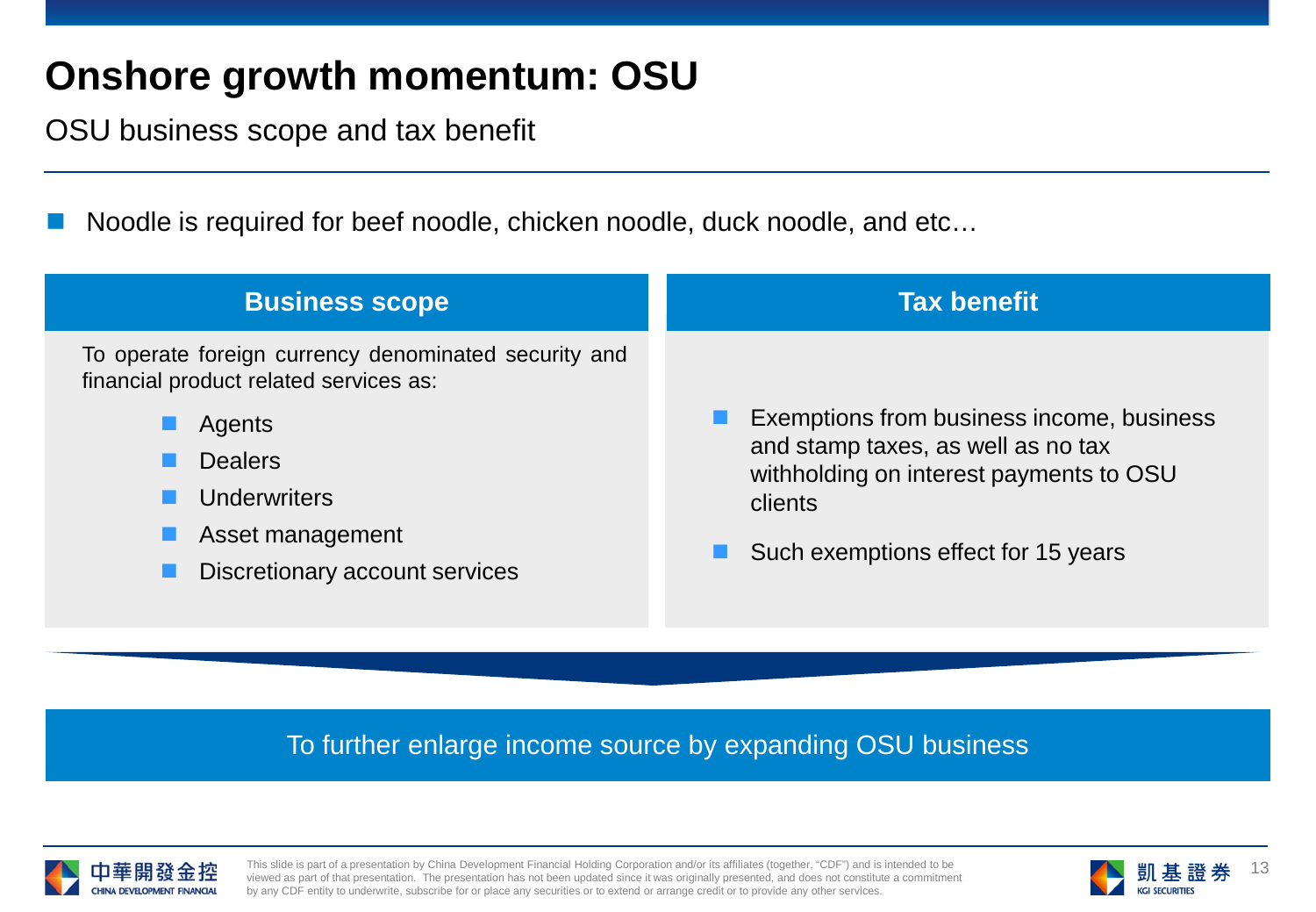### **Offshore growth momentum: China market**

To engage China market via joint venture





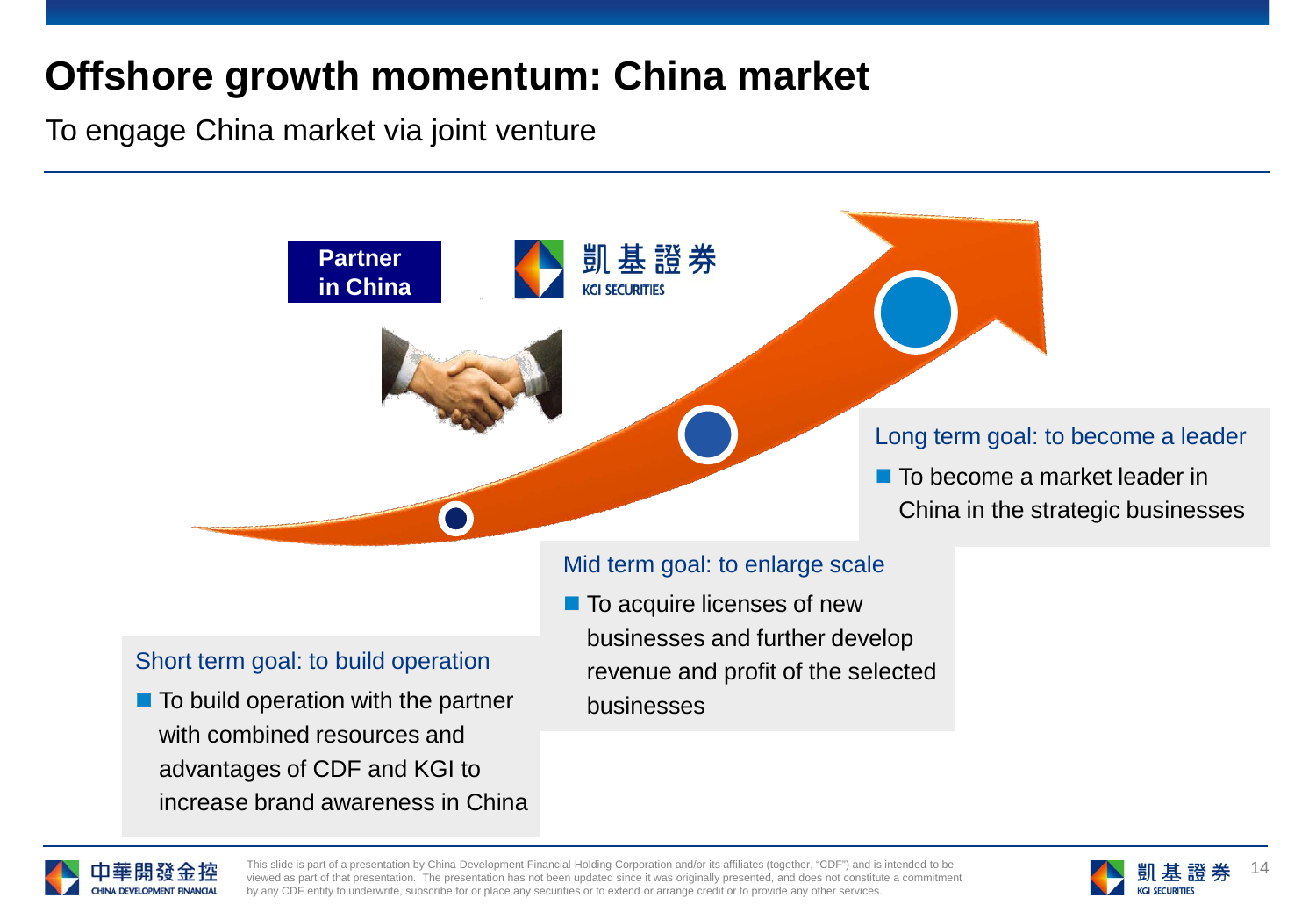## **2. Awards and honors**



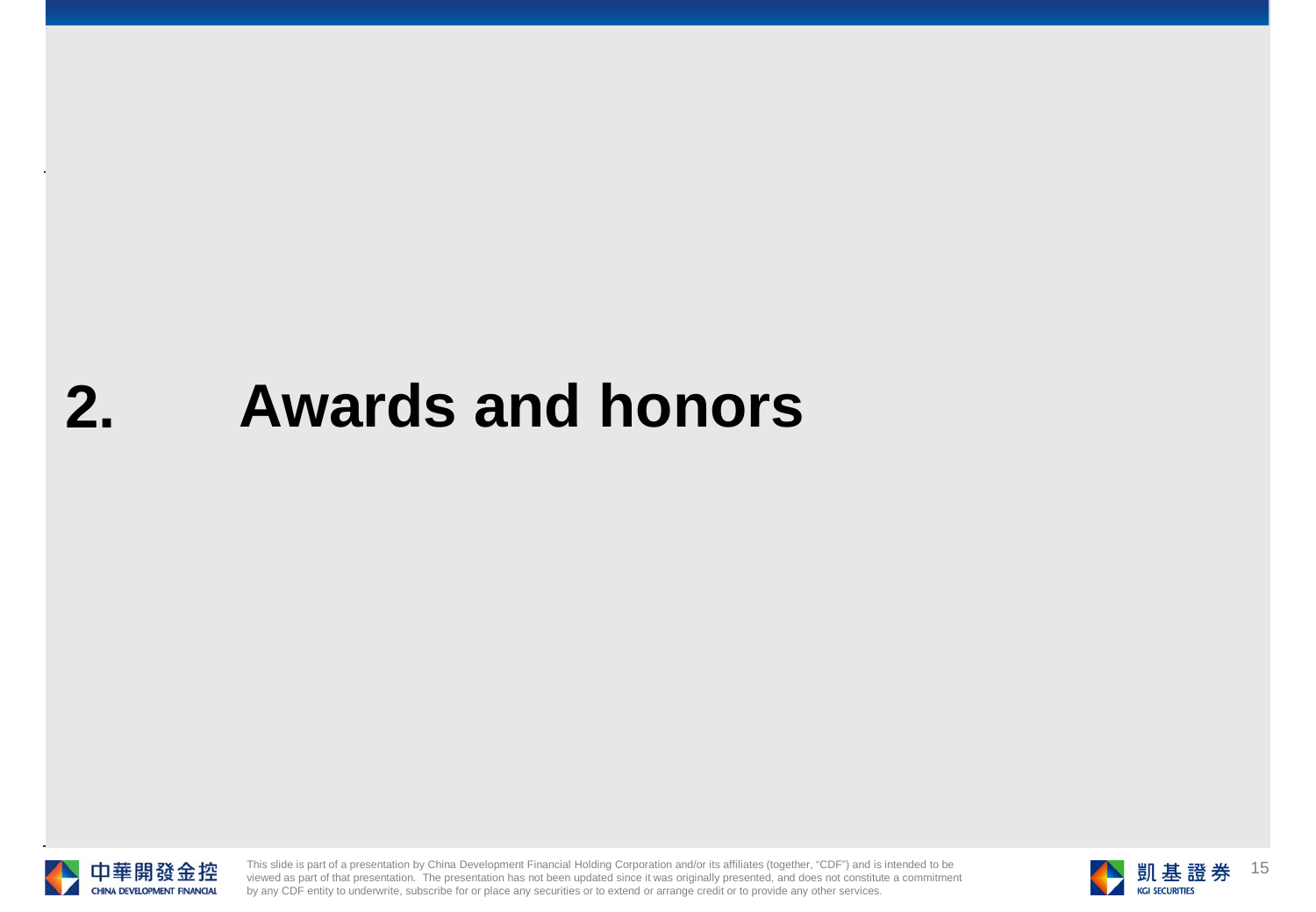### **Recent awards & honors (partial)**

#### Acclaim from major international & local financial media and organizations

#### **Equities**

- **Asia Money 2012**
- #2 Best local broker
- #3 Overall country research #2 Best roadshow &
- company visit #3 Best execution
- **Asia Money 2011** #2 Best local broker #7 Overall country research

#### **Fixed income**

- The Asset Magazine 2012 Top bank in the secondary market for gov't bonds
- Asia Money, the Asset **Magazine and Finance Asia 2011** Best domestic bond house
- **Central Bank of Taiwan 2011** Best gov' t bond dealer
- The Asset Magazine 2010 Best domestic bond house

#### **Investment banking**

- Taiwan Stock Exchange 2012 Outstanding innovation award
- **World Finance 2011**
- Best Investment bank
- **GreTai Securities Market 2011 (Golden Laureate Award)** Excellent stock underwriter Excellent issue of new financial products
- **Golden Goblet Award 2011**  Outstanding financial innovation

#### **Corporate**

**The Banker 2013** 

Top 500 most valuable banking brands

■ Interbrand 2011

Top 20 Taiwan global brands

■ GreTai Securities Market **2011**  First class award in risk management assessment